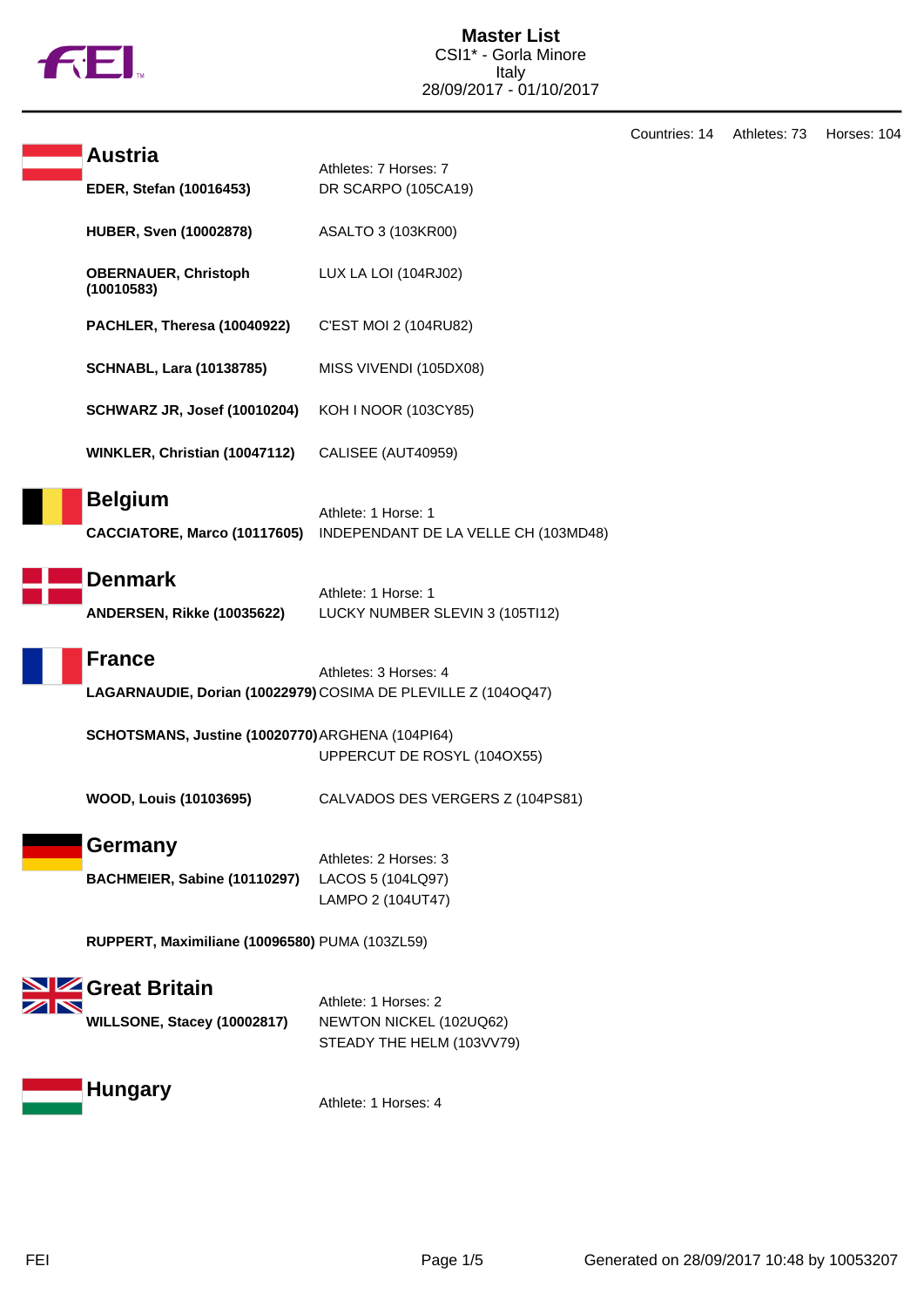

| <b>VARGA, Kristóf (10083807)</b>                  | CASILIUS (103NQ74)<br>CHACCOBO (105NI72)<br>DANTE (104FR56)<br>LIANDRO VZ (105GV34) |
|---------------------------------------------------|-------------------------------------------------------------------------------------|
| <b>Italy</b>                                      |                                                                                     |
| <b>ADAM, Veronica (10106355)</b>                  | Athletes: 22 Horses: 29<br>DANCING RIVER VAN HET HELLEBOS (104HW75)                 |
| <b>BASSAN, Andrea (10012829)</b>                  | AMARULA 5 (104ME51)                                                                 |
| BIGLIETTI, Valentina (10073959)                   | <b>WAT NOU (103QE24)</b>                                                            |
| BRESSANELLI, Denis (10030813) EVERTMODO (105Ol82) |                                                                                     |
| CARAVELLO, Vittoria (10115975)                    | DIAMANTE DE SEMILLY (103XE89)<br><b>URAN (NED41937)</b>                             |
| <b>CASELLI, Silvia (10124720)</b>                 | <b>ESPOIR (104VR64)</b>                                                             |
| CESARINI, Allegra (10137289)                      | VICTORY PRINS S (103VU38)<br>ZOE (104SZ98)                                          |
| COSTALLA, Alessia (10094443)                      | <b>CLINTA Z (105FJ78)</b>                                                           |
| DEL CARRO, Martina (10137761)                     | LIMMERICK EH (105CZ51)                                                              |
| DI PASQUALE, Fanny (10099722)                     | ENCHANTED (105UG09)<br>FAGANO (103SC35)                                             |
| FIORELLI, Leonardo (10117047)                     | AQUIRA DE SAINT PIERRE (102RP41)<br>COOL CASSIS 12 (103FX49)                        |
| FIORELLI, Margherita (10116937)                   | CARGO O H (102NR23)<br>CELTIC ROSE (104SL03)                                        |
| LADISA, Giorgia (10099742)                        | <b>CESAR SBK Z (104IJ39)</b><br><b>VERRON (103EW74)</b>                             |
| <b>LEVI, Giulia (10071567)</b>                    | BALOUGIRL (103EI22)                                                                 |
| MIOLA, Marco (10080054)                           | DORINA (104SF22)                                                                    |
| MORONE, Maria Guia (10059777)                     | ALINDOR (105OD64)                                                                   |
| POLI, Beatrice (10136970)                         | THE WHISPERING BUSH (104PZ27)                                                       |
| SAMARANI, Matteo (10110277)                       | ARTISTIN (105KL30)                                                                  |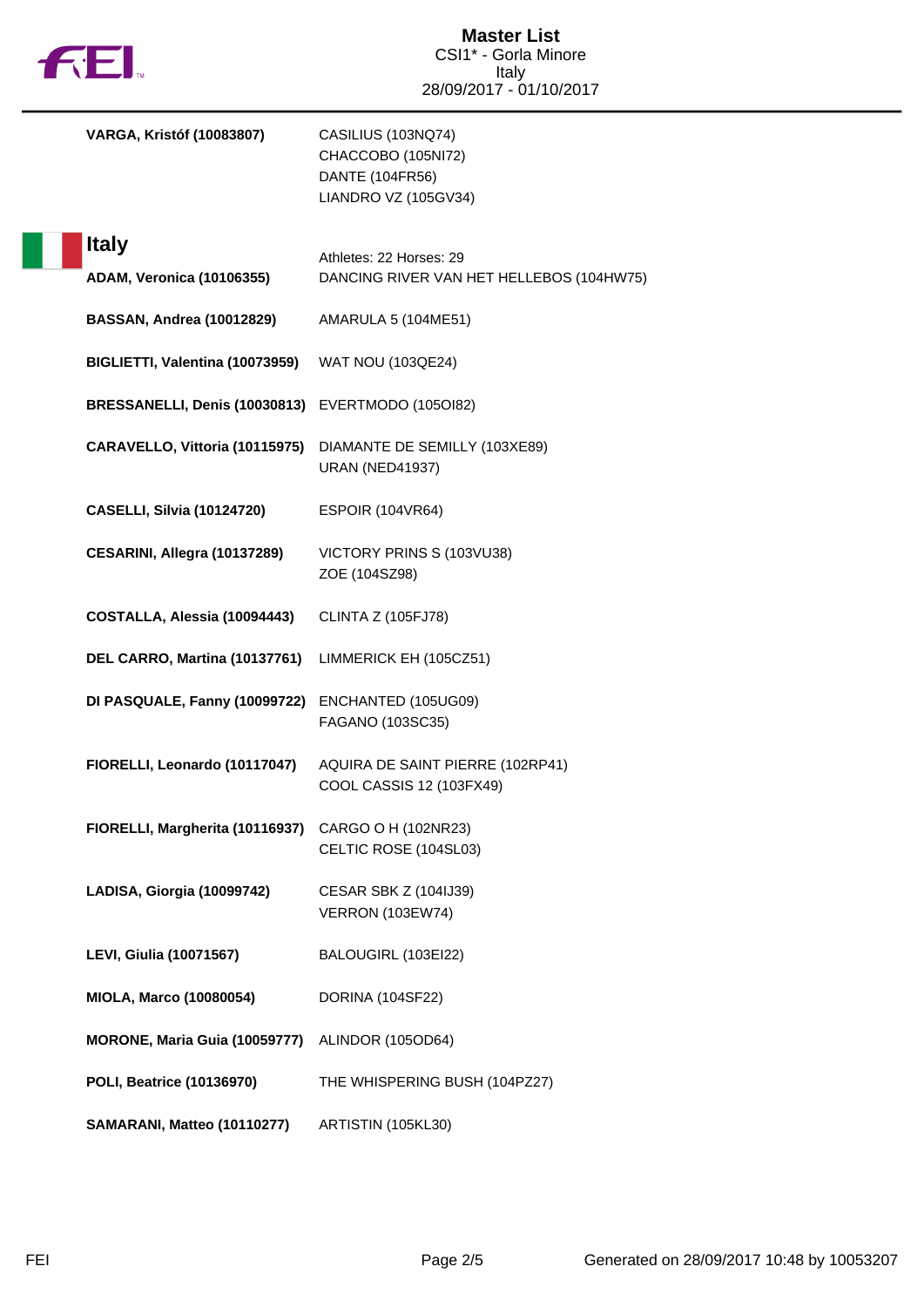

| SIGOGNINI, Sabrina (10079691)                               | ALLEZ ZAKUMI (104SF05)                                                         |
|-------------------------------------------------------------|--------------------------------------------------------------------------------|
| SIMI, Valentina Stefania                                    | PAUL (103CA11)                                                                 |
| Alessandra (10074121)                                       | VELOCITY (103KN70)                                                             |
| TIRABOSCHI, Maria Rachele<br>(10145562)                     | WATRICIA (102RO63)                                                             |
| TURANO, Pier Carlo (10154449)                               | SCHELLYMAN D'OR (105RT67)                                                      |
| <b>Norway</b><br><b>STAMNÆSS, Maria Olsen</b><br>(10095322) | Athlete: 1 Horses: 3<br><b>CLEINE LEA (103OV92)</b>                            |
|                                                             | KLASIKA (103RO85)<br>KOBO PROVA (105AC18)                                      |
| <b>Russian Federation</b>                                   | Athletes: 3 Horses: 5                                                          |
| LOBACH, Aleksander (10118133)                               | CONTIKI DC (103GO76)<br>VIVA LAVIE H (104ZE03)                                 |
| LOBACH, Nadezhda (10128888)                                 | CALIRADO (105AO25)<br>CHAIM (105IZ42)                                          |
| SMYSHLIAEVA, Ekaterina<br>(10150135)                        | CAPRI'S MOON RS (104RS03)                                                      |
| Spain                                                       | Athlete: 1 Horse: 1                                                            |
| <b>PINTO, Manuel (10045366)</b>                             | FIGO Z (105UM69)                                                               |
| <b>Sweden</b><br>PFENNINGER, Denise (10001104)              | Athlete: 1 Horse: 1<br>QUI VIVE DE LA TOUR (102XV10)                           |
| <b>Switzerland</b>                                          |                                                                                |
| <b>BALMER, Nico (10146021)</b>                              | Athletes: 28 Horses: 42<br>CENTO (105KW58)<br>DEYCHA DL CHARBONNIERE (105TQ28) |
| DAYER, Virginie (10156969)                                  | LEGOLAS VAN DE KLOOSTERBOS (105UE41)                                           |
| DE MELO, Ines (10101224)                                    | CARITOU Z (105QB36)                                                            |
| <b>GRANDJEAN, Beat (10000463)</b>                           | DU HOUSSOIT (105GN02)                                                          |
| GRITTI, Léa (10090322)                                      | DIS MOI OUI A RIVEREUILLE (104QD26)                                            |
| <b>HAUTLE, Linda (10155087)</b>                             | LATINO (105SK95)                                                               |
| <b>HELBLING, Julia (10156931)</b>                           | QUBERTH VON WORRENBERG (105UE23)                                               |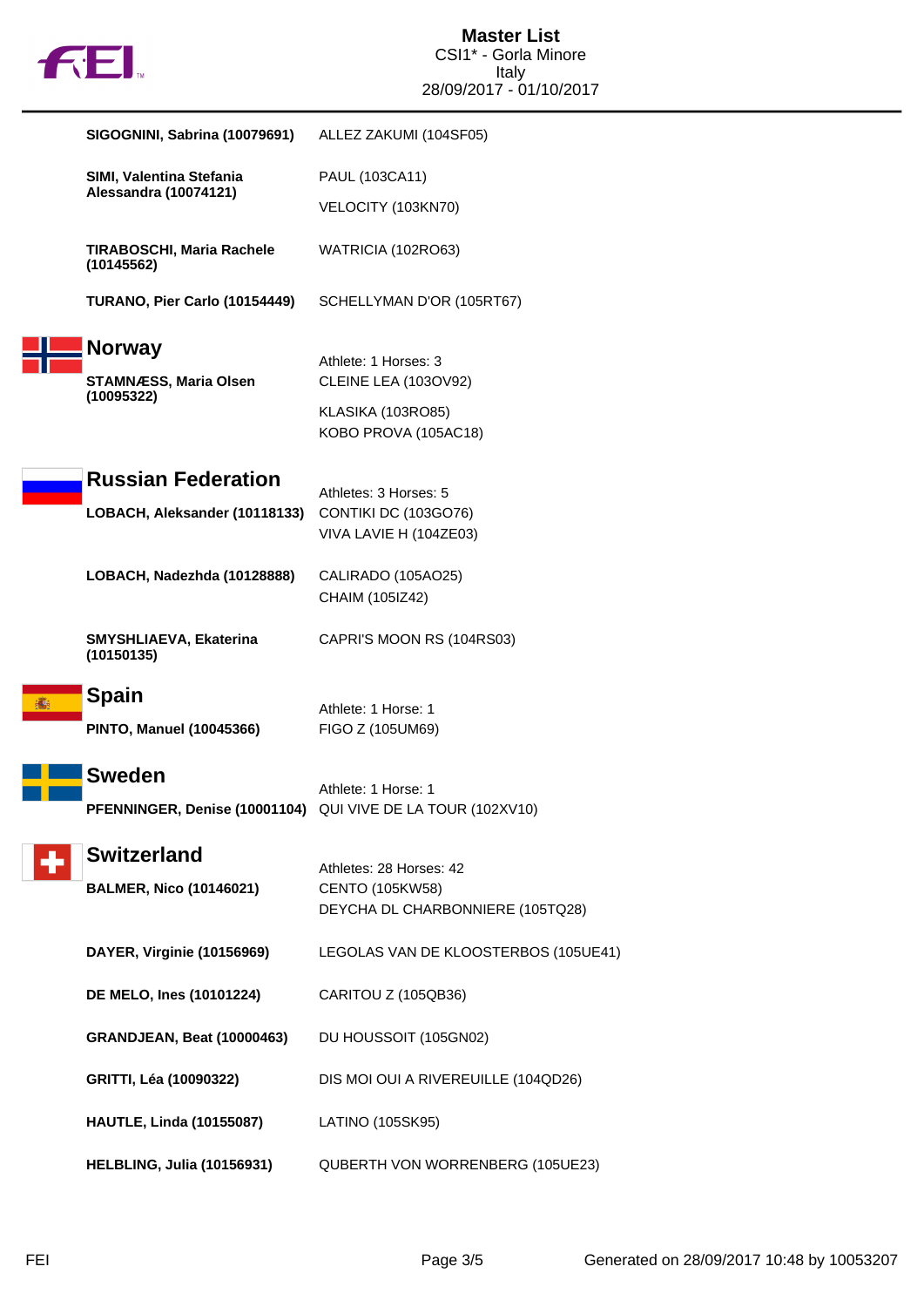

## **Master List** CSI1\* - Gorla Minore Italy 28/09/2017 - 01/10/2017

| <b>HUBER, Simone (10030605)</b>                      | CINTHIA VAN DE SLUIZEN (BEL42970)<br>LANDFUERST 13 (102RY02)         |
|------------------------------------------------------|----------------------------------------------------------------------|
| JÄGER, Vanessa (10061881)                            | CARGANA (103YI60)                                                    |
| KOELLA, Heinz (10001581)                             | COSIMA 224 (103LE92)<br>LADYBIRD S (103ME74)<br>ROXINA II (103OD40)  |
| LEIMER, Georgina (10142750)                          | CERA VON AARHOF CH (104MS24)<br>U.S.A. (SUI41188)                    |
| <b>MERONI, Martina (10030600)</b>                    | CANDIDA 34 (105MH99)                                                 |
| <b>MOINAT, Laure (10157040)</b>                      | ROMEO (105PR93)                                                      |
| MÜLLER, Florence (10092087)                          | FOR ASGARD (103LL17)<br>PIRATE ANDALOU (102RB60)                     |
| MÜLLER, Raphaela (10092053)                          | BACARDI VAN DE PUTBERG (103SC96)<br>PRESTIGE DE PREUILLY (102VB32)   |
| <b>NESPOLI, Renzo (10002612)</b>                     | DREAMLANDS EVILOU (105CY87)                                          |
| PILLER, Delphine (10083841)                          | QUIDIAM'S DE BRION (103LV88)                                         |
| PUCH, Michele (10033783)                             | GOOD LUX LUCY (104MU19)                                              |
| RYTZ, Aurélie (10089263)                             | IDALVILLE D'ESPRIT (104EP61)                                         |
| <b>SCHEGG, Lars (10065779)</b>                       | ARJUNA VOM HEUDORF (105UM45)                                         |
| <b>SCHENKER, Laura (10072916)</b>                    | CORNETTI (102ST93)<br>VIVALDI DE BEDON (104YP44)                     |
| SCOLA PINTO, Fabia (10045358)                        | CARINA A CH (103NU77)                                                |
| STEINMANN, Christian (10007984) CALLE COOL (104CG81) | HILLOWAN DECEY (105JT71)                                             |
| STEINMANN, Nadja (10039227)                          | <b>AMANTO (103QT73)</b><br>DON'T TOUCH (105JT58)<br>FARADY (105MM19) |
| <b>STÜSSI, Ruedi (10060080)</b>                      | QUESTADOR CD (104NT62)                                               |
| WIESLI, Benjamin (10045355)                          | COLOSAL (105FM03)                                                    |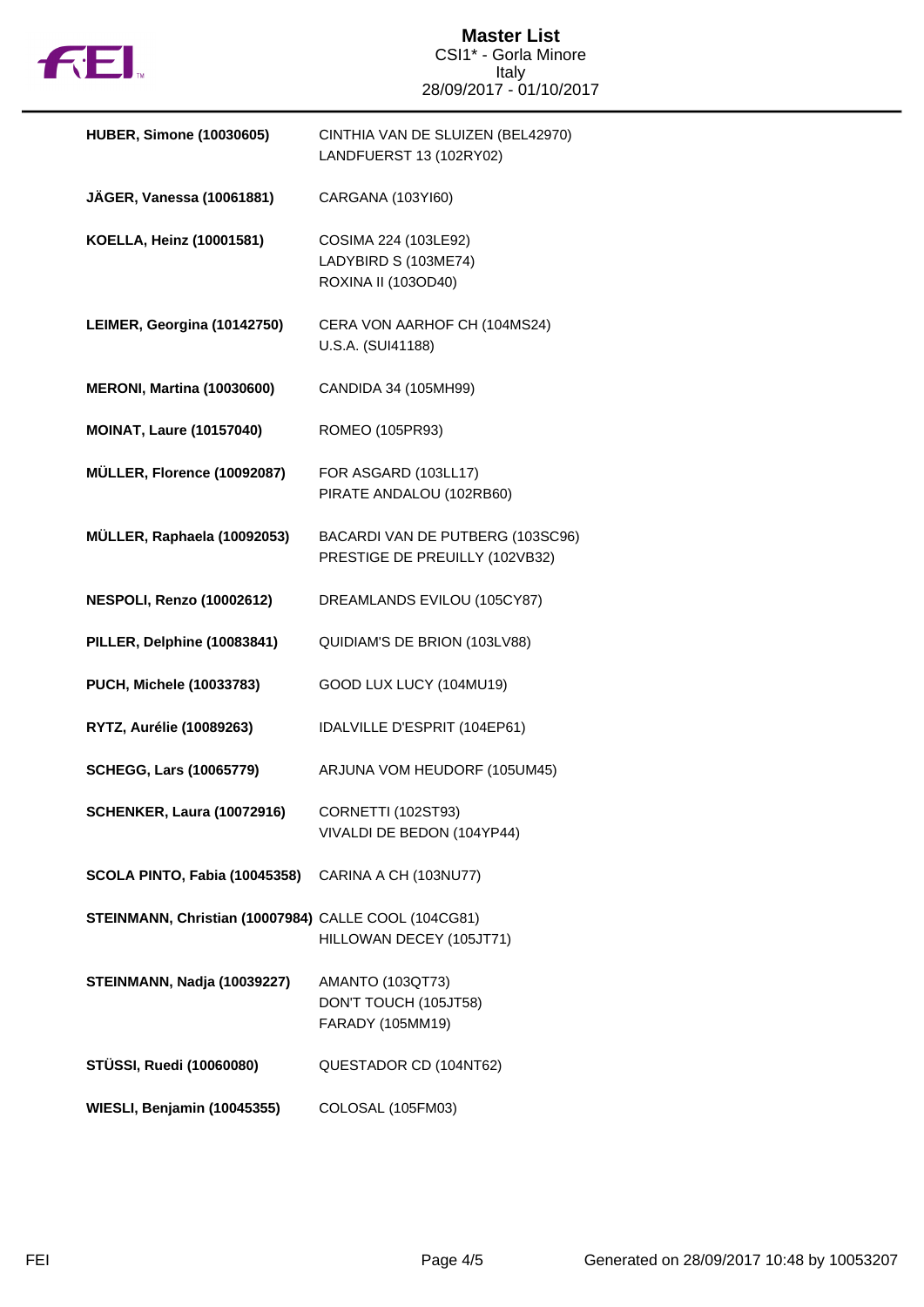

**WIESLI, Sebastian (10075356)** ALICE II (104UJ07)

CONRADO BS (104AF98) NM MA ROSALIE (105DR31)

**ZUCKERBRAUN, Emily (10142747)** BEKE I (105MJ13) CASCADE III (105HM37)

| <b>United States of</b> | B. |  |  |  |
|-------------------------|----|--|--|--|
|-------------------------|----|--|--|--|

Athlete: 1 Horse: 1

**America ENGELHORN, Genevieve (10115003)**

ANIMUSZ (105KG07)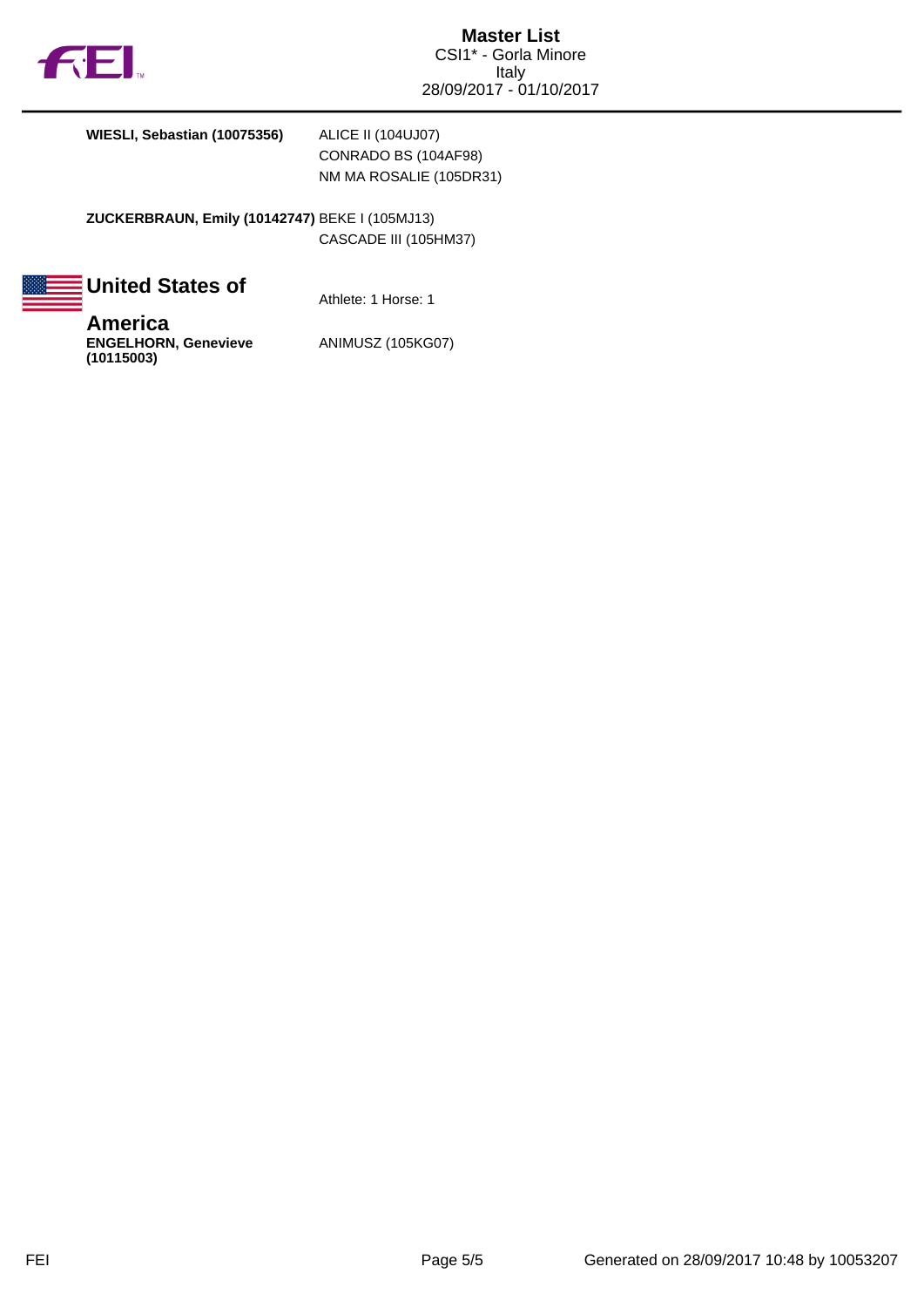|  | ΤM |
|--|----|
|  |    |

**Master List** CSI2\* - Gorla Minore Italy 28/09/2017 - 01/10/2017

Countries: 17 Athletes: 121 Horses: 252

|                | <b>Australia</b><br><b>WILLIAMS, Matt (10009216)</b> | Athlete: 1 Horses: 3<br>CHAPEAU B (104NZ91)<br>CUPIDO VAN DE HOEFSLAG Z (103JN88)<br>DUNDALK (103PW35)                       |
|----------------|------------------------------------------------------|------------------------------------------------------------------------------------------------------------------------------|
|                | <b>Austria</b><br>EDER, Stefan (10016453)            | Athletes: 9 Horses: 19<br>CELPIK (104QT61)<br>CLARO 3 (104DP36)<br><b>TAKUMA T (103XW57)</b>                                 |
|                | <b>HUBER, Sven (10002878)</b>                        | AMIGO (103SA18)<br><b>ENA RETTO (105FF30)</b>                                                                                |
|                | KOGELNIG JUN., Fritz (10028409) EVERTON (104IW48)    | HG COOPER (103SB96)<br><b>VERMONT 2 (104TJ96)</b>                                                                            |
|                | <b>OBERNAUER, Christoph</b><br>(10010583)            | CLOONEY 57 (104HV70)<br>KLEONS ABSINTH 2 (104HM44)                                                                           |
|                | PACHLER, Theresa (10040922)                          | ZAPHIRA 14 (103UZ07)                                                                                                         |
|                | PFURTSCHELLER, Vanessa<br>(10063475)                 | JCS BALOU (105QC21)                                                                                                          |
|                | RÜSCHER, Bianca (10047196)                           | CADORNA DE KLASETA (105KU92)                                                                                                 |
|                |                                                      | SCHINDELE, Marianne (10009912) ACOUSTIK SOLO DU BALOUBET (104PQ24)<br>E.S.I. HANOI (103YU01)<br>KNOCKANREE DIAMOND (102UZ69) |
|                | <b>SCHWARZ JR, Josef (10010204)</b>                  | CANDY 27 (104JD29)<br>CENPOSA (105BW98)<br>POKERFACE 31 (103KT90)                                                            |
| $\overline{C}$ | Azerbaijan<br>RAHIMOV, Jamal (10006429)              | Athlete: 1 Horses: 2<br>CASSCARE (103ZU10)<br>STRANGELOVE ENNEMMEL (104AS74)                                                 |
|                | <b>Denmark</b><br>ANDERSEN, Rikke (10035622)         | Athlete: 1 Horses: 3<br>CATOKI'S DEL SOL (104WR26)<br>FREYA (105PQ86)<br>NKH BARBOSA (103IT29)                               |
|                | <b>France</b>                                        | Athletes: 6 Horses: 13                                                                                                       |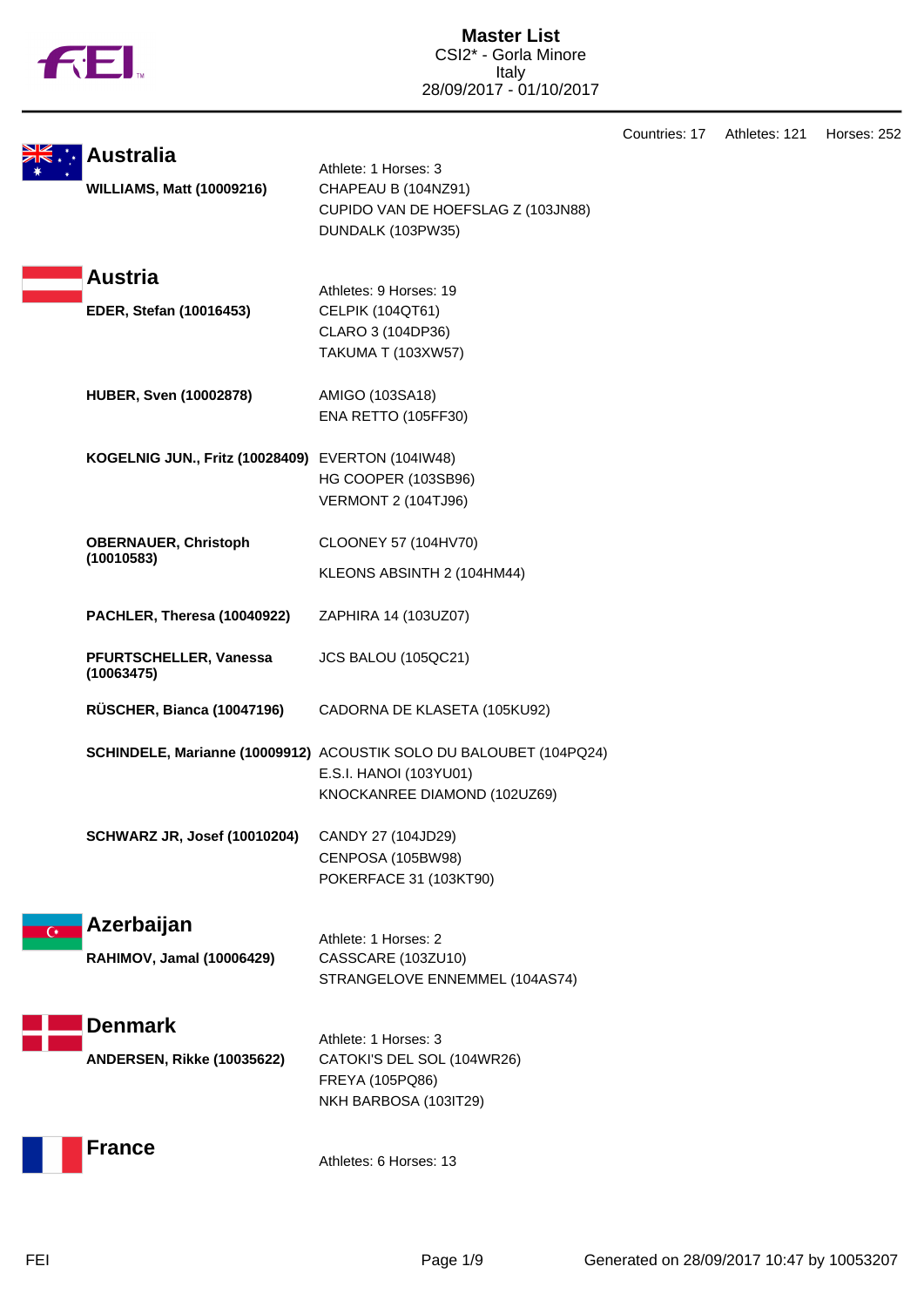

| COUPERIE, Baptiste (10022640)                              | B 'NL' (103RM79)<br>INDIAN GOLD VAN DE KRUISH (104HC43)<br>VISINIA SANGE (104QB66)                       |
|------------------------------------------------------------|----------------------------------------------------------------------------------------------------------|
| LAUTIE, Adelaide (10022998)                                | CORDIA III (104PR30)<br><b>JINKA II (104PR18)</b><br>MJANGHOJ'S CONSTANTIN Z (104PR35)                   |
| <b>MAIRESSE, Ambre (10065543)</b>                          | RODHOS D'ALTENBACH (102WX80)                                                                             |
| <b>MATHE, Edouard (10001156)</b>                           | TABASCO DES CABANES TENDERCAPITAL (103VZ69)<br>TAXI DRIVER (104LM82)<br>UKRAINE D'ARTEMIS (104QB68)      |
| SCHOTSMANS, Justine (10020770) SANCERRE GRAVIERE (103LX94) | UTSANE DU NESTAN (104UY55)                                                                               |
| <b>WOOD, Louis (10103695)</b>                              | DUBHA-D (105GI46)                                                                                        |
| Germany<br><b>ANANI, Sabrina (10032377)</b>                | Athletes: 5 Horses: 11<br>QUESTION II (103GL13)                                                          |
| RUPPERT, Maximiliane (10096580) BACK HOME (103ES49)        | LIBERTINO 9 (103DM08)<br>LOOKING FOR YOU (104HQ96)                                                       |
| SCHÖNHUBER, Julia (10036015) VALIENTHE DH Z (105EC34)      | ZIRO PERCENT (104UZ69)                                                                                   |
| <b>SPREHE, Jörne (10001766)</b>                            | CHEPETTA 3 (104PN63)<br>CLUESO 5 (104SD31)<br>SOLERO 79 (104IZ88)                                        |
| STROBEL, Dirk-Heiner (10132022) ANGELOTTI (103AQ28)        | <b>QUINSY (103IK20)</b>                                                                                  |
| Great Britain<br>BUXTON, Jonathon (10055351)               | Athletes: 3 Horses: 9<br>HIGH OFFLEY ARTUROS CATCH (103WG86)<br>STRIDES HILANASTERNE (103XH94)           |
| GYGAX, Katie (10085886)                                    | HALLOWEEN SITTE (103WS53)<br>UBIE DU GIVRE (104DE49)<br>ULTIMATUM IDEAL (104IN82)<br>VIGO MAIL (104XC62) |
| NEILSON, Daniel (10025687)                                 | <b>CIRRUS (104PR29)</b><br>MAJOR DELACOUR (104KG14)<br>STRIDES HATTON'S TREASURE (104PR27)               |

 $\frac{\mathbf{N}}{\mathbf{N}}$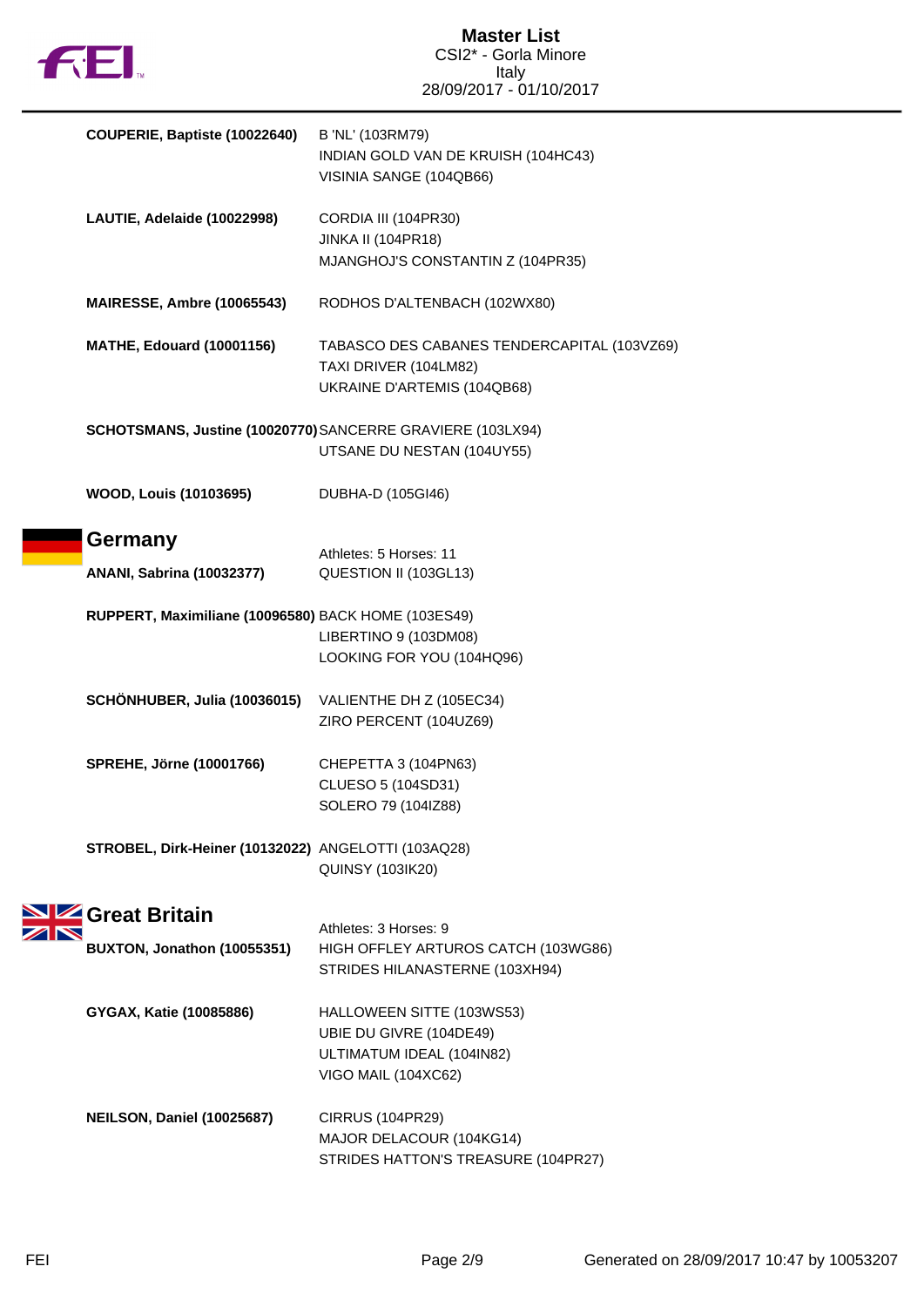|  |  | N |
|--|--|---|
|  |  |   |

| <b>Hungary</b>                                     | Athlete: 1 Horses: 4                              |
|----------------------------------------------------|---------------------------------------------------|
| SZÁSZ, Sándor (10011461)                           | CHACCO JOY (105FM11)                              |
|                                                    | LARINI 12 (104AR50)                               |
|                                                    | LORENZO 354 (104UQ95)                             |
|                                                    | LUFTIKUS BOY (102UG12)                            |
|                                                    |                                                   |
| <b>Ireland</b>                                     |                                                   |
|                                                    | Athletes: 3 Horses: 11                            |
| <b>MCAULEY, Mark (10006836)</b>                    | JACINTHA VH KRIEKENHOF (104XM59)                  |
|                                                    | JASCO VD BISSCHOP (104HP42)<br>MIEBELLO (103JF62) |
|                                                    |                                                   |
| <b>RYAN, Thomas (10017365)</b>                     | BOMBAY 33 (104KV36)                               |
|                                                    | BYDALENS QAMAIEU DE MONTSEC (102XG31)             |
|                                                    | TRYBA DU LERCHENBERG (103XB40)                    |
|                                                    |                                                   |
| <b>SHEEHAN, Blayne (10034161)</b>                  | ADEWAY (103CM73)                                  |
|                                                    | ANNAHOF'S DAONI (102WB92)                         |
|                                                    | CARNAC DU FRIOU (104OE98)                         |
|                                                    | QUILLINI (103OG54)                                |
|                                                    | ROSE DE SETIF (103LH18)                           |
|                                                    |                                                   |
| <b>Italy</b>                                       | Athletes: 44 Horses: 76                           |
| ARIOLDI, Francesca (10031077)                      | CHICLONE (105NG26)                                |
|                                                    | DUNDEE V/H MARIENSHOF (104NY79)                   |
|                                                    |                                                   |
| <b>BALDAZZI, Elisa (10096190)</b>                  | DIABLO (NED42563)                                 |
|                                                    | KANDOO (103VP26)                                  |
|                                                    |                                                   |
| BALDINI, Arielle (10098377)                        | LAURIE EH (104UM44)                               |
| <b>BAZZANI, Silvia (10005471)</b>                  | CHARLEMAGNE JT Z (105CZ23)                        |
|                                                    | CHICO Z (102ND28)                                 |
|                                                    | CONTADOOR (103KU98)                               |
|                                                    |                                                   |
| <b>BIANCHI, Greta (10083628)</b>                   | CATALANO (BEL41971)                               |
|                                                    |                                                   |
| <b>BIANCHI, Matilde Giorgia</b>                    | UNA BELLA HS (NED41948)                           |
| (10033971)                                         |                                                   |
| BIGLIETTI, Federica (10081362)                     | UTEM DE QUINTIN (104FC79)                         |
|                                                    |                                                   |
| <b>BOMMINO, Luca (10004834)</b>                    | RANGOON COURCELLE (103GH36)                       |
|                                                    |                                                   |
| BONIFAZI, Alessandra (10087988) ENZO (105NE67)     |                                                   |
|                                                    |                                                   |
| BRESSANELLI, Denis (10030813) DOMAR (103EG80)      |                                                   |
|                                                    |                                                   |
| BRESSANELLI, Giorgio (10030814) CANTO 21 (104JV26) |                                                   |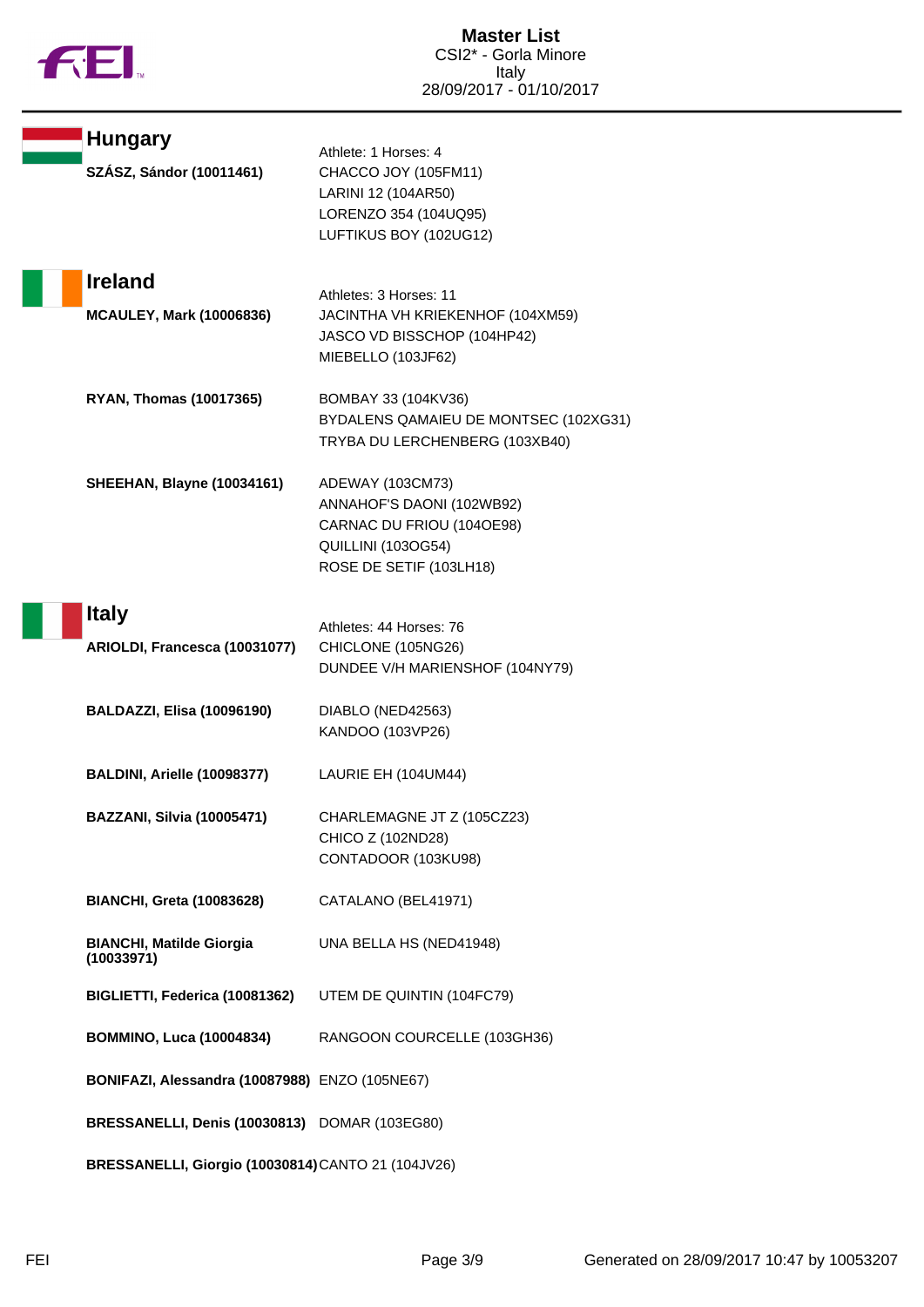

| CANNIZZARO, Paolo (10002452)                            | ARNO VH SCHEEFKASTEEL Z (103WT98)<br>CARENTUS (104EP93)                                                        |
|---------------------------------------------------------|----------------------------------------------------------------------------------------------------------------|
| CARRARA, Alberto (10016439)                             | CARIBO (103GH68)<br>CASSIOPEJA (103LN65)<br><b>CRACK II (ITA43057)</b><br>GULLIVER VAN DE PITSEMBURG (103NF72) |
| <b>CHECCHI, Matteo (10002238)</b>                       | BARDOT (103OA88)<br>DAVIDOFF DE LASSUS (104LY94)<br><b>HOWEL DC (103KY67)</b>                                  |
| CHIAUDANI, Natale (10002353)                            | ONCE DE KREISKER (102QH33)<br>TINTIN DE LA POMME (103WJ48)                                                     |
| CIRIESI, Federico (10029177)                            | ALINA 342 (GER44354)<br>CASSANDRA 285 (103NW88)<br>COLOUR OF FUN (103OR53)                                     |
| <b>CORREDDU, Francesco</b><br>(10107059)                | NECOFIX (104IL31)                                                                                              |
|                                                         | CORREDDU, Lorenzo (10112750) TOUCHE D ARROGANCE (104SO57)                                                      |
|                                                         | D'ONOFRIO, Giuseppe (10016402) BANDERO DI VILLAGANA (105JN21)                                                  |
| <b>DI PALO, Aniello (10064606)</b>                      | STEVE (105JJ29)                                                                                                |
| FERRARIO, Massimiliano<br>(10002219)                    | LORO PIANA CASSANO (103KZ66)<br>LORO PIANA RIGOLETTO DELLA FLORIDA (104AI03)                                   |
| FERTITTA, Stefano (10002843)                            | DOOLEY WV (104XW78)<br>GALVANO VAN DE VLASPUT (105BO76)                                                        |
| FORTE, Emanuela (10143775)                              | CHESTER (103TF35)                                                                                              |
| GANASSINI, Benedetta (10009230) ANGUS (104NE28)         | ISOLDE DE MUZE (104CL68)                                                                                       |
| <b>GOVONI, Gianni (10011419)</b>                        | <b>DUBAI (105AD64)</b><br>QUASI DE KERGANE (102WX07)<br>SUZIE II (104MF85)                                     |
| GROSSATO, Massimo (10011399) AZARUS DI SABUCI (104WP29) | LAZZARO DELLE SCHIAVE (104RY12)                                                                                |
| GROSSI, Clementina (10032599)                           | BALLANTINE DI VILLAGANA (104IA18)<br>ZQUASIMODO R (103IT02)                                                    |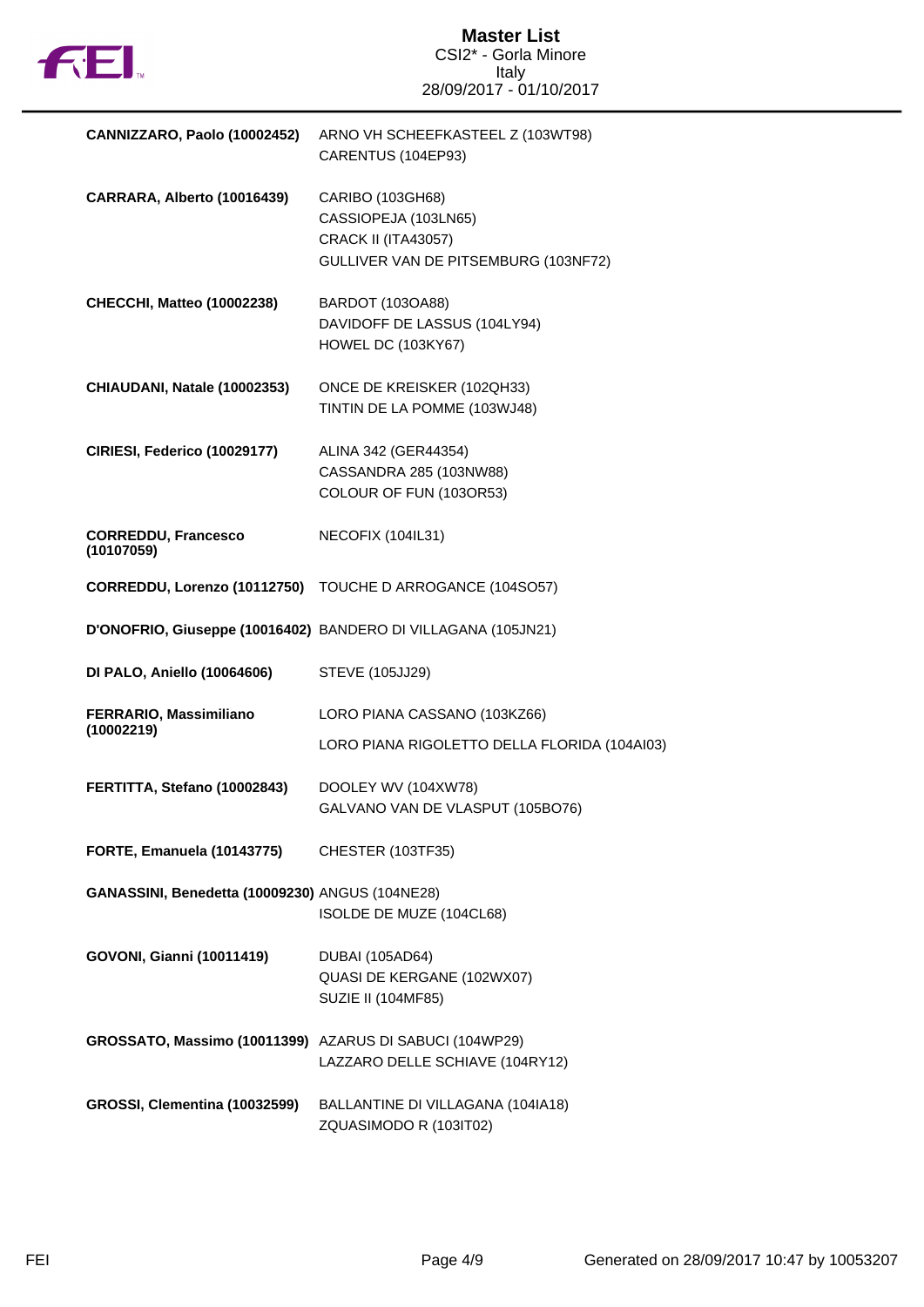

## **Master List** CSI2\* - Gorla Minore Italy 28/09/2017 - 01/10/2017

| <b>GUIDI, Beatrice (10032820)</b>                  | LADY CRACOTTE (104JU99)                                                  |
|----------------------------------------------------|--------------------------------------------------------------------------|
| LAIN, Martina (10103955)                           | ELVIS (104RX95)<br>JOLI BOY VH DINGENSHOF (105TF72)                      |
| <b>LEVI, Giulia (10071567)</b>                     | <b>VISCHNA (105SZ03)</b>                                                 |
| LIBERATI, Emiliano (10001206)                      | CLIFF'S RED ROSE (104JK74)<br>DAVARUSA (105OZ12)                         |
| MARTELLI, Giovanni (10075690)                      | JIDAN (104VM30)                                                          |
| MINOLI, Ludovica (10020645)                        | ERASCO J (104HZ32)<br>QUERIOT (103DR30)<br>THARA DU RU (104CB05)         |
| MOGGI, Ludovica Luna (10116536) DEVLIN K (104WC39) | <b>TORINO (102UK65)</b>                                                  |
| PELLEGRINO, Marco (10016696)                       | VENTURE (104LU23)<br>VICK DU CROISY (104LU22)                            |
| PISANI, Riccardo (10002619)                        | CHACLOT (105OE21)<br>CIGO B (104BS40)<br>CRISTO 28 (104OA65)             |
| PIZZATO, Manuel (10016350)                         | BLUE BOY V. BERKENBROECK (BEL41026)<br>OPIUM DE BRECEY (FRA47509)        |
| REGINA, Massimo (10002225)                         | <b>INDIGO (104UJ52)</b>                                                  |
| ROCCA, Margherita (10057767)                       | ARAUCA NOESAR Z (104ZL45)                                                |
| SALZILLO, Jessica (10136517)                       | A FERDINANT (105IX21)                                                    |
| <b>TOSCA, Andrea (10137561)</b>                    | DIAMANT (104RS15)                                                        |
| TOSCANO, Lorenzo (10016410)                        | URANUS CARTHAGOMESNIL (104OQ98)                                          |
| <b>TURTURIELLO, Francesco</b><br>(10001340)        | QUINOA DES PRES (103ZS10)<br>SCARA MOUCHE (103PK12)                      |
| ZUVADELLI, Paolo Adamo<br>(10016449)               | CANOSO (105UQ90)<br>CHACCIENY (104ZV43)<br>MIRANDA D'ACHERONTE (105TB63) |



Athlete: 1 Horses: 3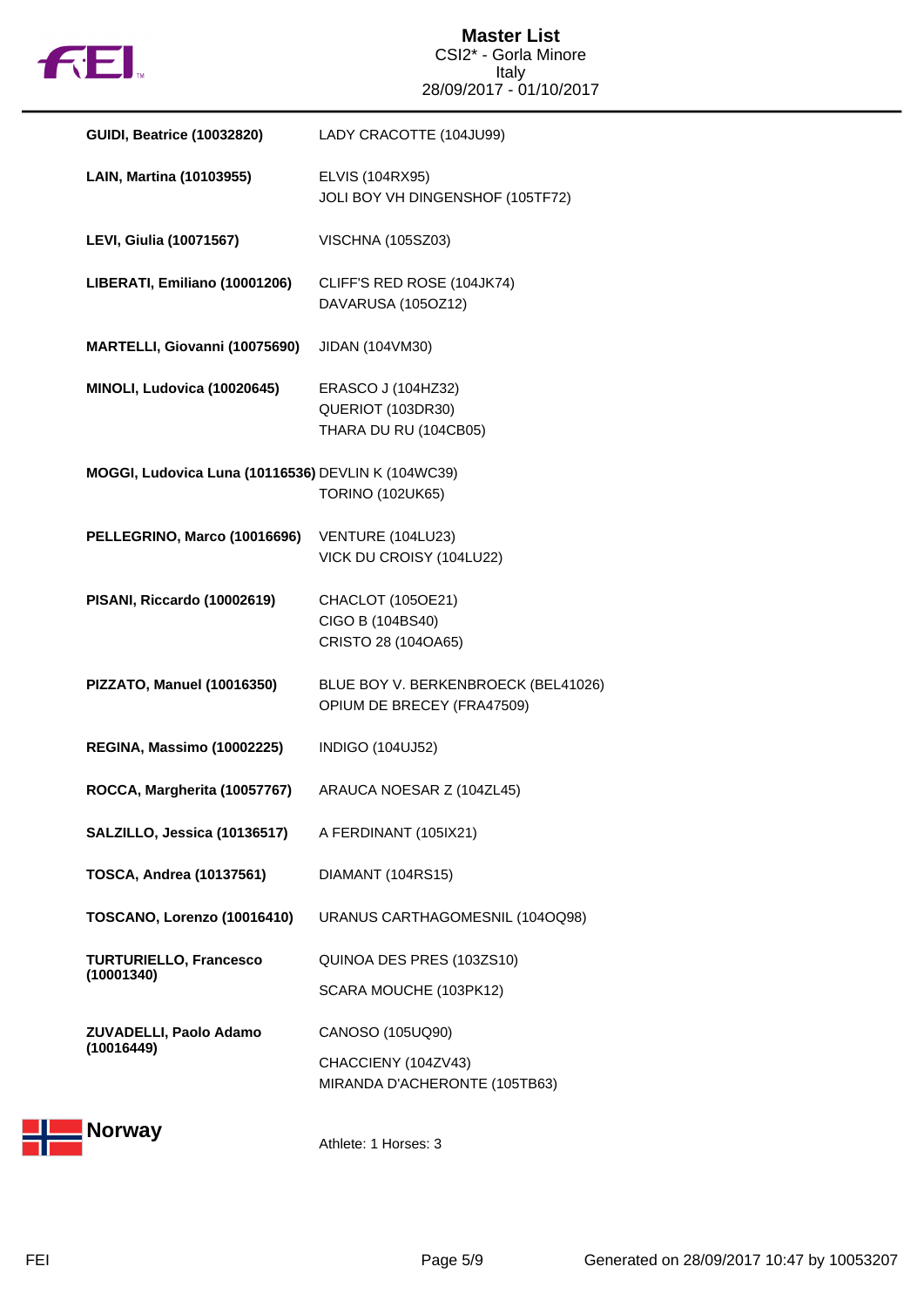| TH.                                                       | <b>Master List</b><br>CSI2* - Gorla Minore<br>Italy<br>28/09/2017 - 01/10/2017                               |
|-----------------------------------------------------------|--------------------------------------------------------------------------------------------------------------|
| <b>URSIN, Eva Irene (10081055)</b>                        | ALF BUDDY (104PO25)<br>DUC DE MARIPOSA (102SR12)<br><b>ICE TEA (104EU64)</b>                                 |
| <b>Russian Federation</b><br>ROTENBERG, Karina (10075233) | Athlete: 1 Horses: 3<br>CEVIN COSTNER (103CM69)<br>FOR SUCCESS (103LV47)<br>MUSTAX CATOKI'S CANNON (103DA73) |
| <b>Slovakia</b><br>변<br>CHUDYBA, Bronislav (10018887)     | Athlete: 1 Horses: 3<br>COCO NOIR (104FA64)<br>LESTER IX (104NY99)<br>VERSO DU THOT (105BA03)                |
| <b>Slovenia</b><br><b>GLAVIC, Martin (10078230)</b>       | Athlete: 1 Horse: 1<br>HILFIGER VAN STRYTEM (104PL02)                                                        |
| <b>Spain</b><br>MATE LEZA, Gabriela (10079067)            | Athletes: 2 Horses: 4<br>CONLANA DEL RAY (104ZM46)<br>COSTA VON AARHOF CH (104CH99)                          |
| <b>PINTO, Manuel (10045366)</b>                           | CALGARY L (105CM70)<br>CHESTERFIELD DE JOCHRI (103WF13)                                                      |
| <b>Sweden</b><br><b>SWARTZ, Erica (10024007)</b>          | Athlete: 1 Horses: 2<br>BENEDETTO (104GG93)<br><b>JOVITA (104DR41)</b>                                       |
| <b>Switzerland</b><br>BENZONI, Gillian (10085621)         | Athletes: 40 Horses: 85<br>CARESSE DES SOURCES (105KD59)<br>COOL CLASSIX (102OU99)                           |
|                                                           | BRECHTBÜHL, Patrick (10104954) COQUIN DU CHENE CH (104FT71)<br>RENA DE CORMOLAIN (103PZ05)                   |
| <b>BROILLET, Simon (10006619)</b>                         | QUE EN QUE (104RL88)<br>TABASCO MASSUERE (103YZ93)                                                           |
| BRUNSCHWIG, Chiara (10116162) BALANITA (104UT16)          | SUNDEW D'ENGANDOU (104BW66)                                                                                  |
| BRUNSCHWIG, Pierre (10002557) CONDOR DE HUS (103VE42)     | PINUP DE PUYMALIER (102WO66)<br>RED HOT BATILLY (103JL28)                                                    |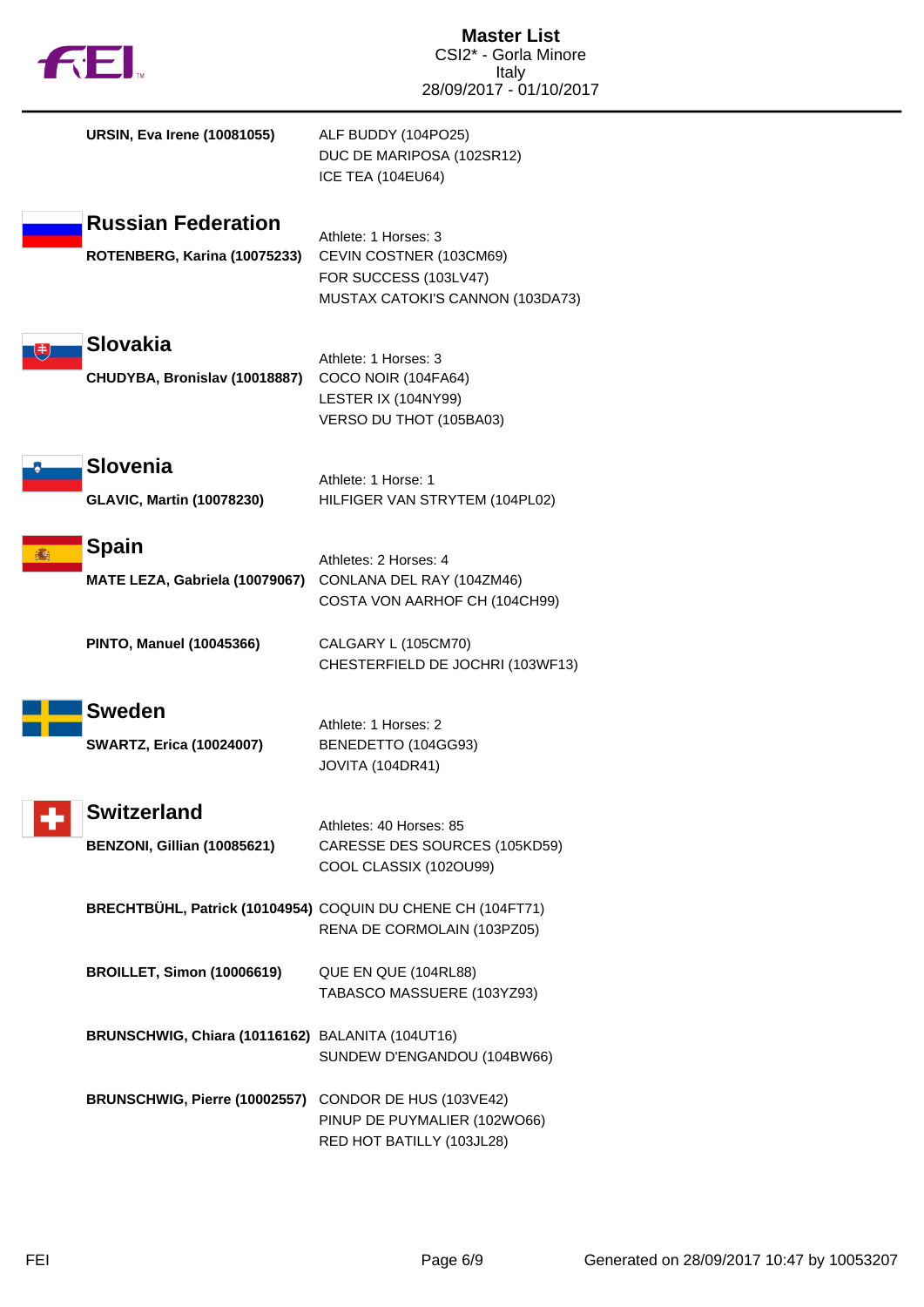

| <b>BUHOFER, Simone (10081130)</b>          | ELJENOHVE (104BP77)<br>FLYING GIRL (103OG65)                                         |
|--------------------------------------------|--------------------------------------------------------------------------------------|
| <b>CROTTA, Fabio (10001267)</b>            | CARRESSA Z (104XH45)<br>CORPEGGIA (105KO08)                                          |
| <b>CROTTA, Sabrina (10016452)</b>          | ARIEL IV (104PZ05)<br>DELACROIX AS (104SJ87)                                         |
| DE MELO, Ines (10101224)                   | GANDHI VAN ORSHOF (104AR53)<br>VERDICT DE KEZEG (104WF39)                            |
| DUNANT, Eugénie (10082458)                 | BROADWAY DO CABO (103XI29)                                                           |
| <b>EGGENBERGER, Fabienne</b><br>(10056104) | DEXTER (104LN26)                                                                     |
| ESTERMANN, Paul (10016400)                 | CANTINI DELLA CACCIA (103YI57)<br>CORNET'S HOPE (103IP43)<br>CURTIS SITTE (104EB91)  |
| <b>ETTER, Daniel (10001046)</b>            | I AM SAMOURAI (103UC00)<br>KHEOPS DU ROSET CH (103DX49)                              |
| <b>GRANDJEAN, Beat (10000463)</b>          | DENZEL QUANTUM LEAP (104MP95)<br><b>REMIX (104KM70)</b><br>URASINAA (SUI40703)       |
| <b>HAURI, Markus (10016413)</b>            | AKILE TOP (105AZ89)<br>GRAF COMPLIMENT (105NH37)<br>JAZOE VAN 'T STEENPAAL (104PR24) |
| HOEGGER, Nathalie (10092552)               | HHS DIAMOND (102OB15)                                                                |
| LIEBHERR, Christina (10000974)             | L B COMPANIERO (103LE87)<br>L.B. STALOUBET MANCIAIS (103SQ11)                        |
| <b>MERONI, Martina (10030600)</b>          | ROCK DE VAINS (103FX94)<br>VERSATCHE DE LA ROQUE (104VD78)                           |
| <b>MEYER, Sarah Rebecca</b><br>(10143730)  | VICQ D'ARGOUGES (104SX65)                                                            |
| MOTETTA, Johnny (10001786)                 | BELZEBUB VH DANCORHOF (SUI40810)<br>CATCH THE WIND (SUI40809)                        |
| MÜLLER, Florence (10092087)                | PIRATE ANDALOU (102RB60)<br>TEQILLA TOP (104DC26)                                    |
| <b>NESPOLI, Renzo (10002612)</b>           | CRUSTY 7 (103RV78)                                                                   |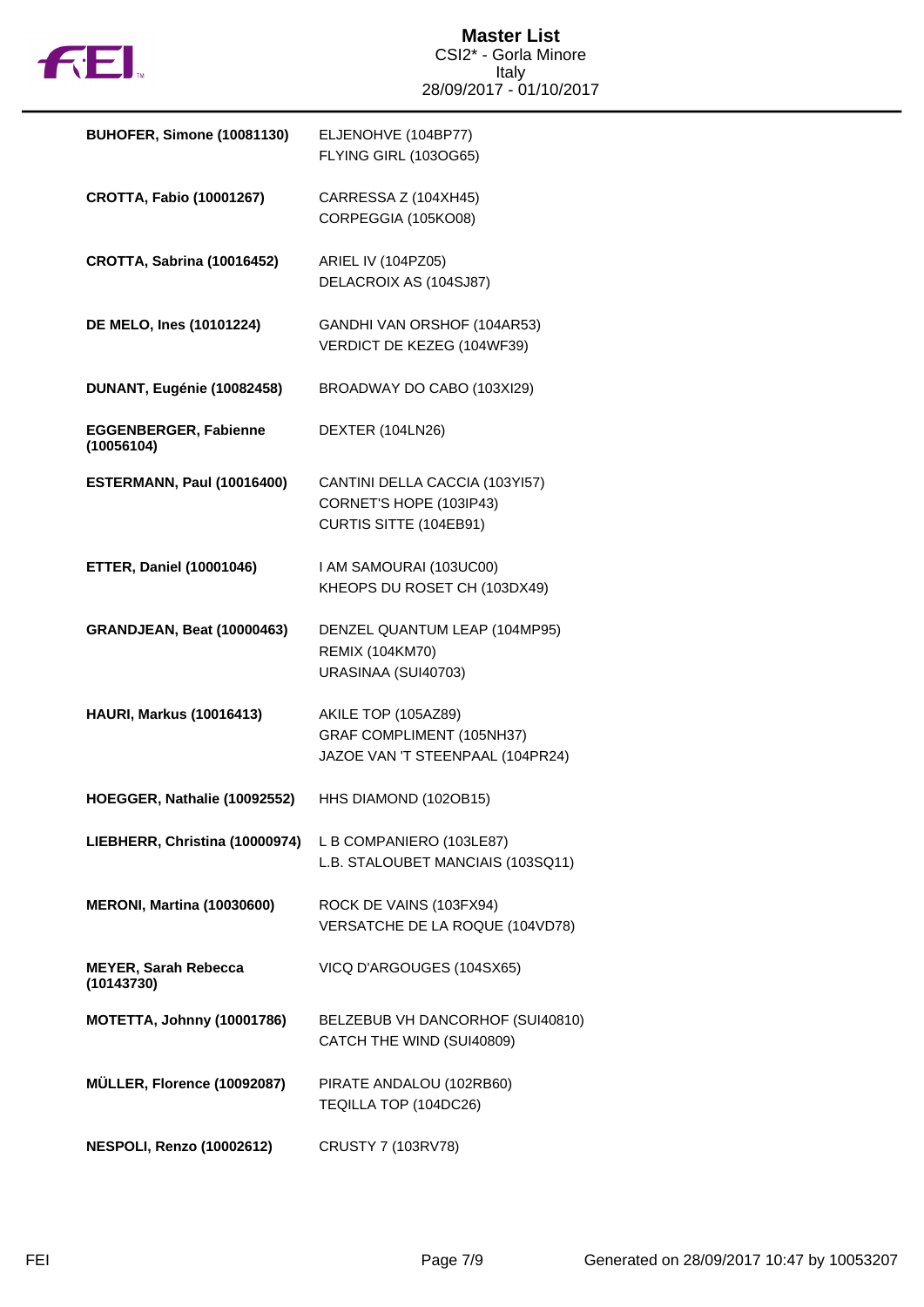

| PICTET, Léonard (10145760)                      | ULANDUS MAIL (104ZP28)                                                                                        |
|-------------------------------------------------|---------------------------------------------------------------------------------------------------------------|
| PUCH, Michele (10033783)                        | QUEN DIRA TON (103EK25)<br>TANAELLE DU MOULIN (104FB26)                                                       |
| ROSSINI, Valentina (10030601)                   | BURGUNDY ROSE SOW (103OK93)<br>CASALL DE FUYSSIEUX Z (103VX96)<br>VARIUS COT CHAT (104ST38)                   |
| <b>RUFLIN, Reto (10002613)</b>                  | CALMINE (104EX36)<br>OTAQUINE Z ES (103VN31)<br>VENUS'DREAM (102XO64)                                         |
| RYTZ, Aurélie (10089263)                        | AZURA Z (103RZ67)<br>CARLO MAGNO LS (103MV11)                                                                 |
| <b>SCHALLER PENVEN, Aurélie</b><br>(10100155)   | REVOLTE DE KERGANE (103JN95)<br>VELVET MARGOT (104PS42)                                                       |
| <b>SCHIBLI, Mathias (10036227)</b>              | CARA CUMA (103OD54)<br>QUNO (105BH93)                                                                         |
| SCHWITZER, Félix (10126768)                     | CHARLEEN S (104XM21)<br>PASCAYA S (104XM23)                                                                   |
| <b>SCHWIZER, Pius (10000491)</b>                | ABOUT A DREAM (104QA69)<br>ASKARIA 3 (103UF01)<br>COEUR DE NOBLESS M (104GE77)<br>TINA DE L'YSERAND (104IX72) |
| <b>SCHWIZER-SEYDOUX, Florence</b><br>(10066997) | CARUSO ENRICO (104KJ80)<br>CLEVER PKZ (104BR46)<br>LEADER DE L'OEUF CH (103ZI64)                              |
| <b>SOTTAS, Romain (10002678)</b>                | COUNTDOWN IV (104XK31)<br>EYECATCHER (104ZE92)<br>IMPERIUM (105BB43)                                          |
| <b>STADLER, Céline (10091703)</b>               | CRYSTALINE D.CHAMP FAIJ CH (103TV54)<br>REGARD CHAMEUR DU CEP CH (104CA44)                                    |
| STEINMANN, Nadja (10039227)                     | COOLCRONAN RIVER (105JT48)                                                                                    |
| <b>UNG, Lauren (10056416)</b>                   | TYRIANE DES ROQUES (104YF43)                                                                                  |
| WETTSTEIN, Simone (10042264)                    | ARAGON XXIII (104EY95)<br>CANDYGIRL NERFA (104JO10)<br>COTTIE W (103ML76)<br>CRYSTAL IV (103VT73)             |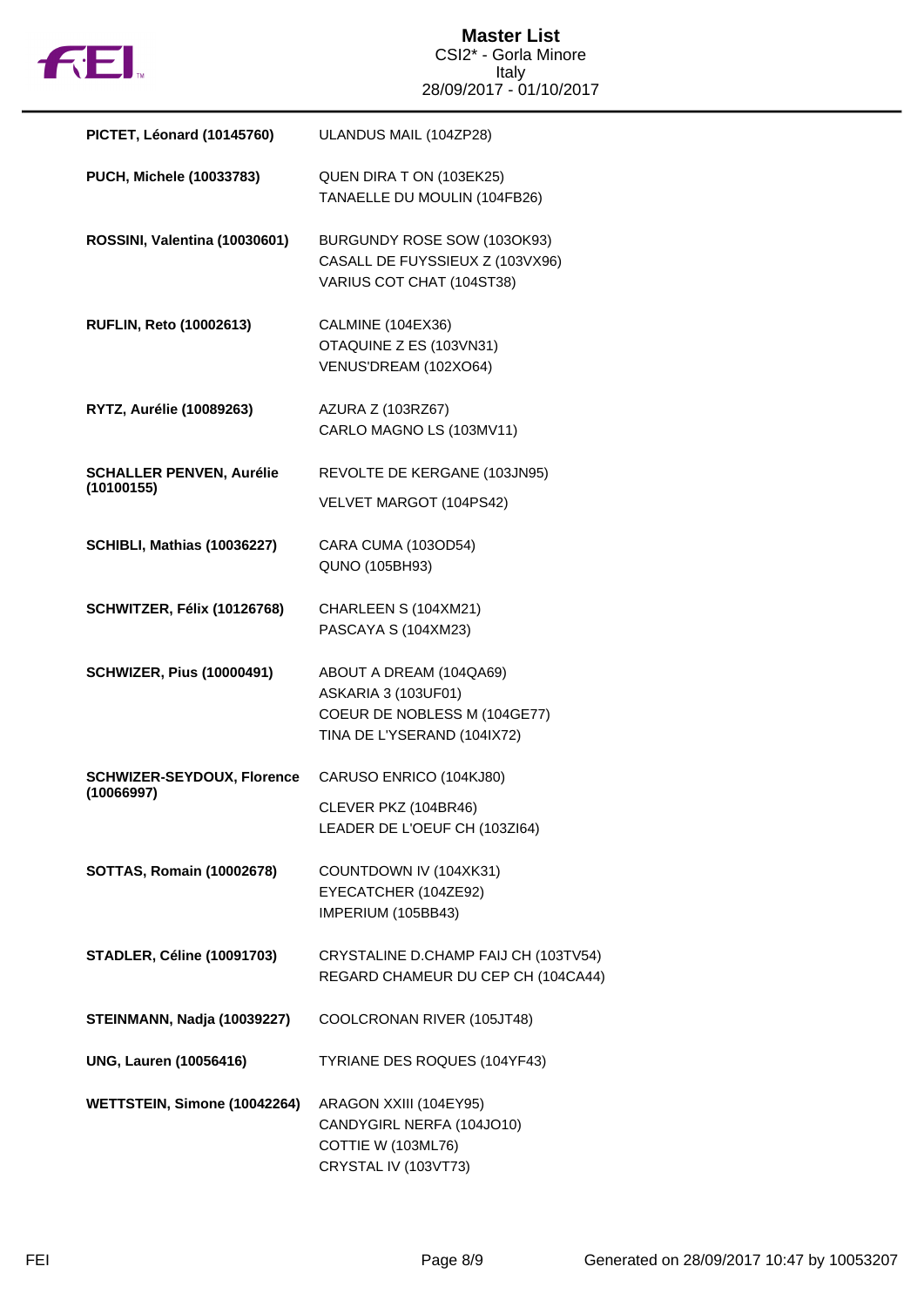

| WIESLI, Benjamin (10045355) | DONNA BLUE (104MS01)<br>GOLD'N SILVER 2 (103LH64)                   |
|-----------------------------|---------------------------------------------------------------------|
| ZÜGER, Annina (10016922)    | LOUIS 162 (GER28422)<br>NM LORD LOU (104JP41)<br>STAGENTA (104XB49) |
| ZÜGER, Philipp (10006581)   | CANARO (104MS22)<br>LYKKESHOEJS CASTUS (104CS65)                    |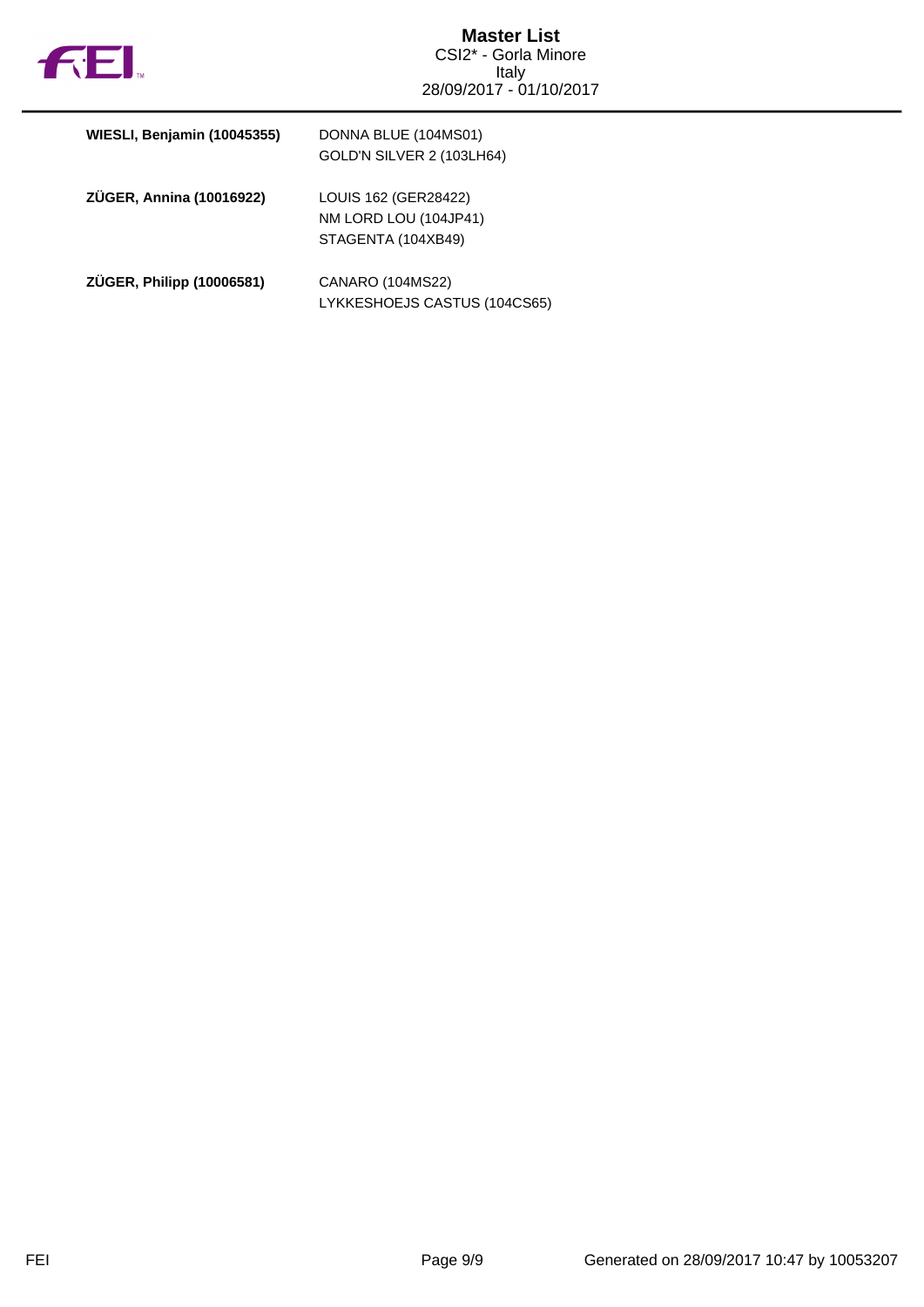

|                |                                                          |                                                                                     | Countries: 11 | Athletes: 48 | Horses: 57 |
|----------------|----------------------------------------------------------|-------------------------------------------------------------------------------------|---------------|--------------|------------|
|                | <b>Austria</b><br>EDER, Stefan (10016453)                | Athletes: 6 Horses: 7<br>FAROUCHE 3 (1050006)                                       |               |              |            |
|                | KOGELNIG JUN., Fritz (10028409) WINPUT VK Z (105PC43)    |                                                                                     |               |              |            |
|                | MARTIN, Victoire (10040923)                              | REGRET ME NOT (104VC41)                                                             |               |              |            |
|                | <b>OBERNAUER, Christoph</b><br>(10010583)                | KLEONS COCARIO (105IH12)<br>KLEONS JERSEY (105NT62)                                 |               |              |            |
|                | PFURTSCHELLER, Vanessa<br>(10063475)                     | CABANA 18 (105UK34)                                                                 |               |              |            |
|                | SCHINDELE, Marianne (10009912) BE CHECK IT OUT (105MF27) |                                                                                     |               |              |            |
| $\overline{C}$ | Azerbaijan<br>RAHIMOV, Jamal (10006429)                  | Athlete: 1 Horses: 2<br>ESTA LOCA VAN SCHUTTERSHOF (105LQ81)<br>FLORIS TN (104XW88) |               |              |            |
|                | <b>Denmark</b><br>ANDERSEN, Rikke (10035622)             | Athlete: 1 Horses: 2<br>CHIMAIRA S (105TF27)<br>FLORA BY GUCCI (105PJ03)            |               |              |            |
|                | <b>France</b><br>LAUTIE, Adelaide (10022998)             | Athletes: 3 Horses: 5<br>GAMMELGAARDS JOHNSON (105NH42)<br>KALINE DV (105AZ81)      |               |              |            |
|                | <b>MATHE, Edouard (10001156)</b>                         | ANABELLE DE CAUDARD (105HY42)                                                       |               |              |            |
|                | <b>WOOD, Louis (10103695)</b>                            | <b>FENNEH (105KI38)</b><br>LOU LOU VLS (105LU50)                                    |               |              |            |
|                | Germany<br>SCHÖNHUBER, Julia (10036015)                  | Athletes: 3 Horses: 3<br>KLEINER CLOONEY (105QC36)                                  |               |              |            |
|                | <b>SPREHE, Jörne (10001766)</b>                          | LEVISON'S WHITE PEARL (105LN67)                                                     |               |              |            |
|                | STROBEL, Dirk-Heiner (10132022) GUAYARMINA WV (105LI75)  |                                                                                     |               |              |            |
|                | <b>Ireland</b><br><b>MCAULEY, Mark (10006836)</b>        | Athletes: 2 Horses: 2<br>FOOT LOOSE (105BL83)                                       |               |              |            |
|                | <b>SHEEHAN, Blayne (10034161)</b>                        | DARIUS DE KEZEG Z (105DB38)                                                         |               |              |            |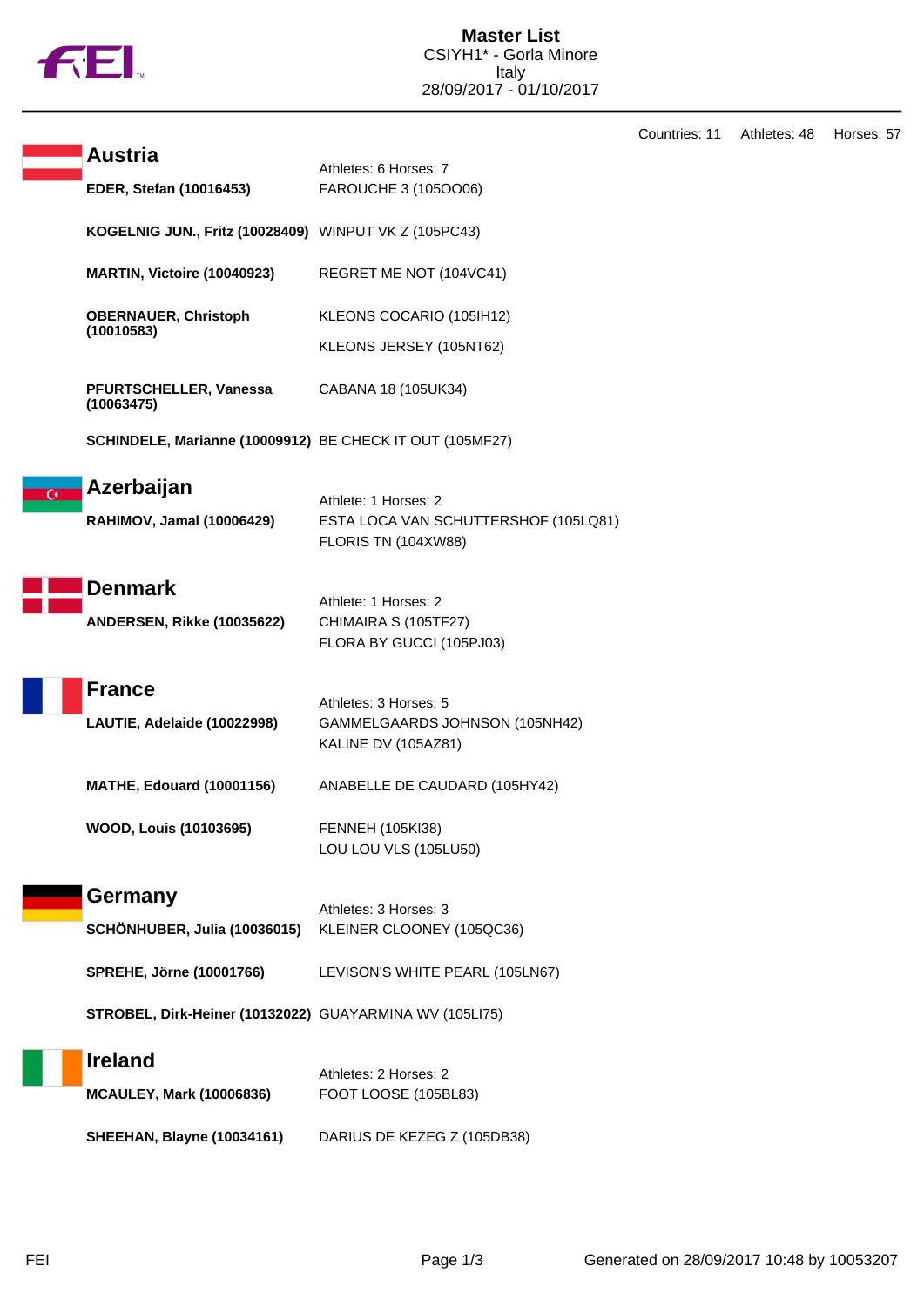

| <b>Italy</b>       | ARCAINI, Francesca (10104252)                       | Athletes: 17 Horses: 17<br>LUISA (105NA26)                |
|--------------------|-----------------------------------------------------|-----------------------------------------------------------|
|                    | <b>BAZZANI, Silvia (10005471)</b>                   | CORCON (104PU85)                                          |
|                    | BRESSANELLI, Giorgio (10030814) GREY EARL (105UL73) |                                                           |
|                    |                                                     | CALLERI, Alessandro (10012540) ELECTRA D'AMAS Z (105MA36) |
|                    | CIRIESI, Federico (10029177)                        | CAPE CORAL (105UV91)                                      |
|                    | COSTALLA, Alessia (10094443)                        | BATIFOLE DE L'OTHAIN (105NK94)                            |
|                    | D'ONOFRIO, Giuseppe (10016402) BOMBOLO (105OR64)    |                                                           |
|                    | DANIELLO, Leonardo (10085226)                       | <b>FLYER (105BC44)</b>                                    |
|                    | GROSSI, Clementina (10032599)                       | <b>ERLUIS (105JC64)</b>                                   |
|                    |                                                     |                                                           |
|                    | <b>GUIDI, Beatrice (10032820)</b>                   | KAMIL VAN DE KAPELLEBOSHEVE (105FO88)                     |
|                    | IERACI, Allegra (10097333)                          | FIGLIA BELLA (105NC87)                                    |
|                    | <b>LEVI, Giulia (10071567)</b>                      | LADY GAGA VON ROCHERATH (105MQ30)                         |
|                    | LIBERATI, Emiliano (10001206)                       | KYRA VAN HET GROENE DAK (105IN39)                         |
|                    | PIZZATO, Manuel (10016350)                          | K.O. V. BERKENBROECK (105AX95)                            |
|                    | REGINA, Massimo (10002225)                          | <b>GEZANT B (105TJ08)</b>                                 |
|                    | <b>TOSCA, Andrea (10137561)</b>                     | FIRST PLEASURE (105OR48)                                  |
| (10001340)         | <b>TURTURIELLO, Francesco</b>                       | GINVINO (105NJ78)                                         |
| <b>Slovakia</b>    |                                                     | Athlete: 1 Horse: 1                                       |
|                    | CHUDYBA, Bronislav (10018887)                       | GIJANTA (105JV12)                                         |
| <b>Slovenia</b>    |                                                     | Athlete: 1 Horse: 1                                       |
|                    | <b>GLAVIC, Martin (10078230)</b>                    | ADELITA (105GI42)                                         |
| <b>Spain</b><br>播转 |                                                     | Athlete: 1 Horse: 1                                       |
|                    | <b>PINTO, Manuel (10045366)</b>                     | CREDO-BLUE (105GS71)                                      |
| <b>Switzerland</b> |                                                     | Athletes: 12 Horses: 16                                   |